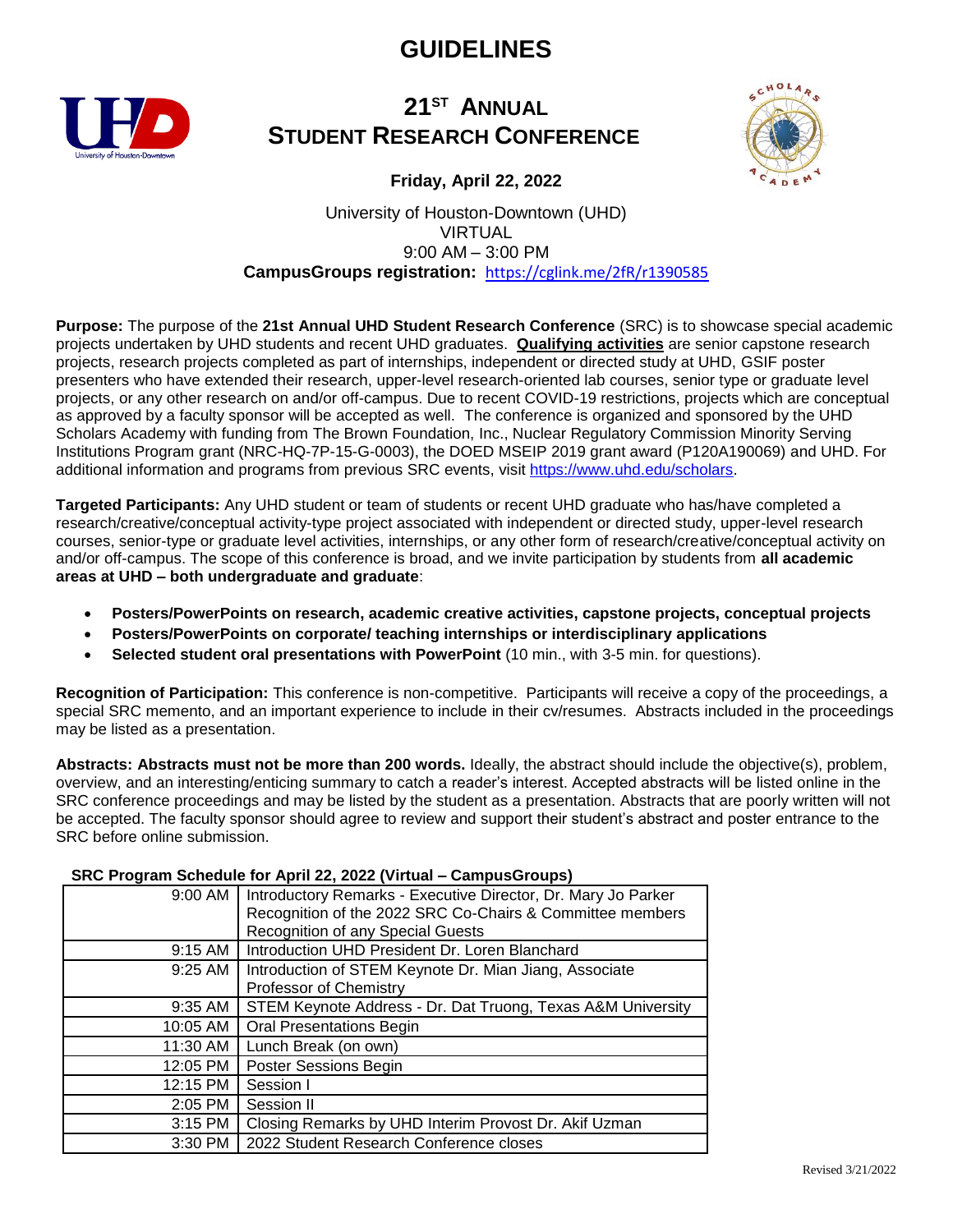**Potential Invitees:** UHD community; Greater Houston Area corporate and academic community; undergraduates from other Houston campuses; and teachers/administrators from local high schools.

**Property:** All posters/other presentation types produced will become the property of UHD, unless other arrangements are made due to scheduled presentations of the poster elsewhere. Printed posters will be available for the Faculty Sponsors/Faculty Depts. at a future date to be on regular display in the areas of the participating departments.

**Photographs/Publications:** Photographs/videos of participant area taken during presentations and throughout the event. These photographs/videos, abstracts, posters and release of information deemed necessary for publications may be used in associated UHD promotional media. Please submit with the SRC application, media release form - *Authorization For Use of Image, Voice, Performance, Artwork or Likeness.*

**Application Submission Deadlines:** All participants (poster and oral) must submit an online application and upload the Entry Form (found within the SRC Conference Guidelines) signed by their Faculty Sponsor and the academic department chairperson as well as an electronic abstract as a MS Word document by one of the following deadlines:

| <b>SRC Guidelines available</b>                                                   | Thursday, December 16, 2021     |  |
|-----------------------------------------------------------------------------------|---------------------------------|--|
| Oral Application deadline*<br>(Oral applications not accepted after this<br>date) | Monday, March 28, 2022 Extended |  |
| <b>SRC Online Application Submission URL:</b>                                     |                                 |  |
| http://uhd.co1.qualtrics.com/jfe/form/SV_cMzhOrUNHHrAjSB                          |                                 |  |
| *All applications MUST include electronic abstract in MS Word format.             |                                 |  |
| UHD media release form MUST be uploaded.                                          |                                 |  |

# **SRC Application Deadlines**

| <b>Oral Presenters - Extended Deadlines</b>                                                  |                                                                                                                                                                                                                                                         |  |
|----------------------------------------------------------------------------------------------|---------------------------------------------------------------------------------------------------------------------------------------------------------------------------------------------------------------------------------------------------------|--|
| If selected as an oral presenter, the student must present both orally and present a poster. |                                                                                                                                                                                                                                                         |  |
| Date                                                                                         | <b>Action Items</b>                                                                                                                                                                                                                                     |  |
| <b>Monday, March 28, 2022</b>                                                                | Complete SRC Application online including signed approval form                                                                                                                                                                                          |  |
| <b>March 30, 2022</b>                                                                        | Participate in a mandatory, videotaped audition via Zoom. Auditions will be 5 minutes in length<br>and include a PowerPoint presentation visual. Sign-up is via Teams and SA Program<br>Coordinator will notify applicants and grant access to sign-up. |  |
| April 1-4, 2022                                                                              | SRC Committee reviews oral auditions and submits rankings.                                                                                                                                                                                              |  |
| April 5, 2022                                                                                | Oral presenters notified of acceptance by email.<br>If not accepted to present orally, the student is still expected to present a poster.<br>Schedule a mandatory oral presentation consultation.                                                       |  |
| April 6-7, 2022                                                                              | Consultations are an hour in length, scheduled with Dr. Jillian Hill. All consultations virtual.                                                                                                                                                        |  |
| April 11-13, 2022                                                                            | Attend mandatory oral presentation dry runs held by appointment with Dr. Hill; all dry runs<br>virtual.                                                                                                                                                 |  |
| April 22, 2022                                                                               | SRC Oral Presentations virtual and follow Keynote Speaker.                                                                                                                                                                                              |  |

**Sponsored by the UHD Scholars Academy.**

Funded by: The Brown Foundation, Inc., NRC MSIP (NRC-HQ-7P-15-G-0003), DOED MSEIP (P120A190069), and UH-Downtown.